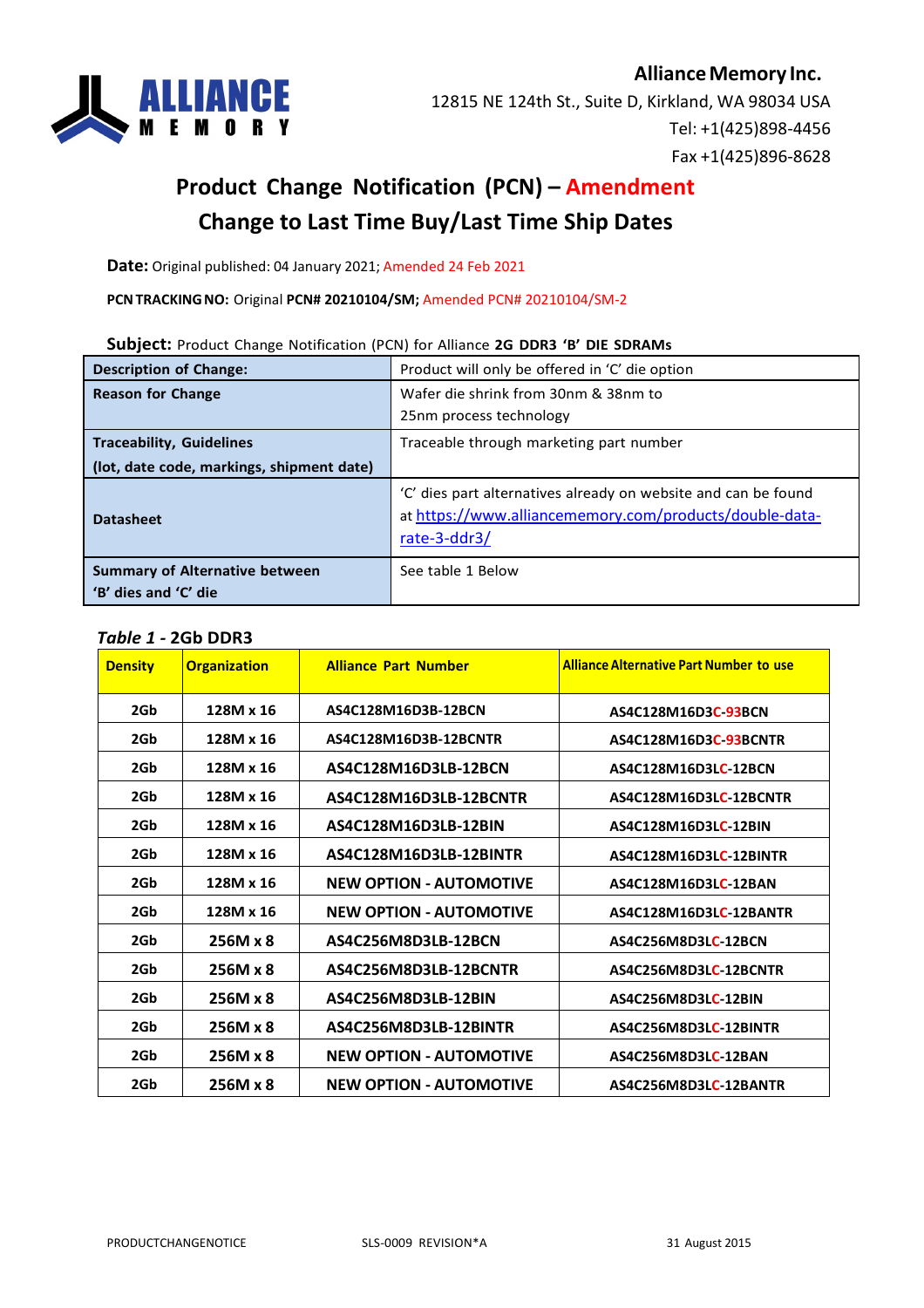

| <b>Last Time Buy Date:</b>                                                           | June 30, 2021* Amended to 24 February 2021             |
|--------------------------------------------------------------------------------------|--------------------------------------------------------|
|                                                                                      | due to higher than anticipated demand wiping out stock |
| <b>Last Time Ship Date:</b>                                                          | September 30, 2021* Amended to June 20 2021            |
| Sample Availability Date for 'C' die parts<br>Existing - Parts already in Production |                                                        |
| <b>PCN Effective Date</b>                                                            | January 04, 2021                                       |

**\*Any orders after 22 February 2021 are Non- Cancelable/ Non- Returnable and cannot be changed. Products cannot be retur ned in stock rotation after this date.**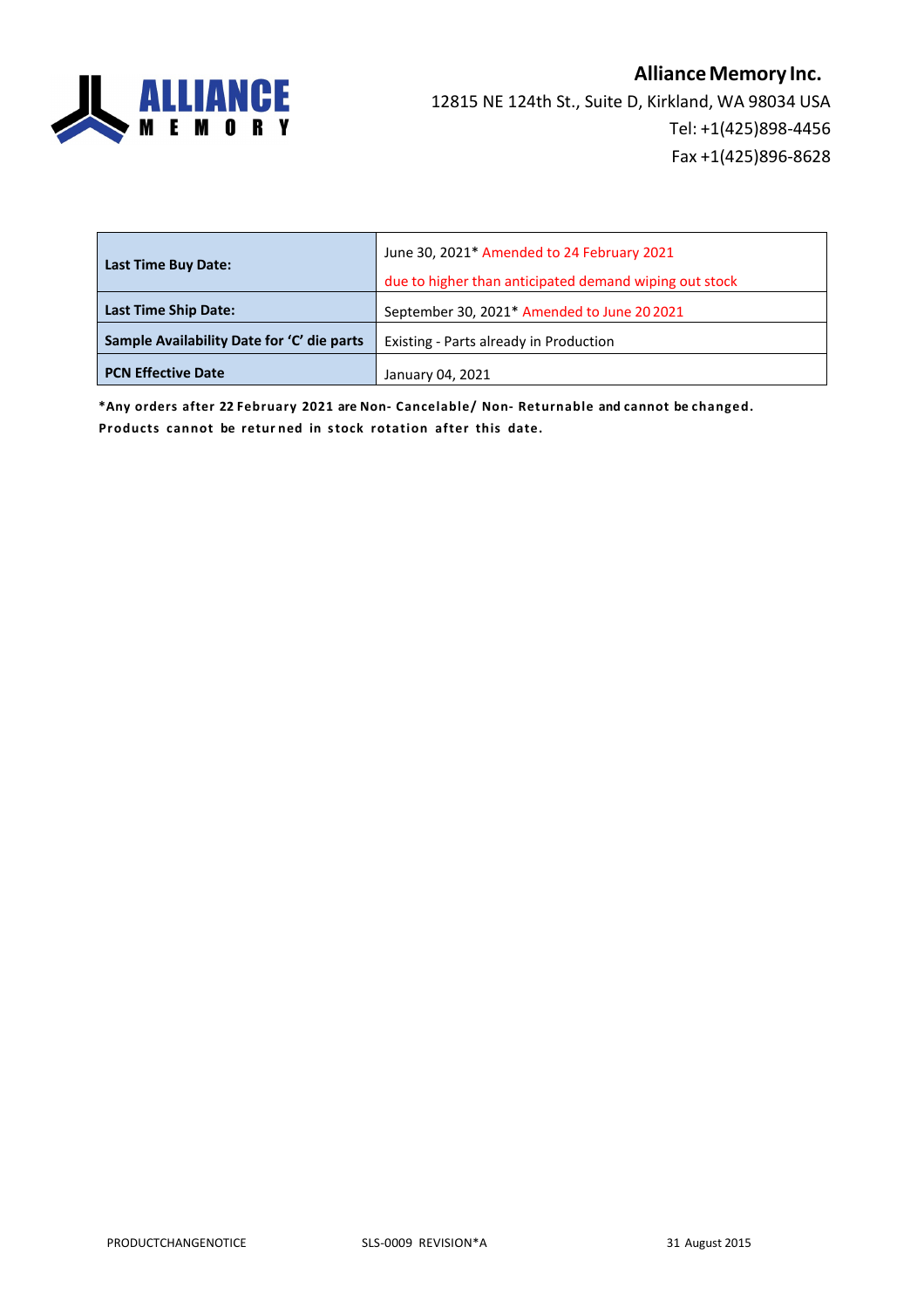

Dear Valued Customer:

This letter provides End–of–Life (EOL) notice of products for Alliance Memory 2Gb 'B' DIE DDR3 SDRAMs both 1.5V & 1.35V for 128Mx16 (96-ball FBGA) configurations and 1.35V 256Mx8 (78-ball FBGA) due to die shrink. Alternatives to these products will continue to be offered in the 'C' die already is in mass production.

The delivery deadline is **June 30, 2021** with last time buy (LTB) deadline originally **on June 30th 2021**, now amended to **24 February 2021 due to unprecedented high demands for parts.**

Please note that the standard shipment dates will apply in general and extended delivery dates must be pre-arranged and accepted in writing by Alliance Memory Management.

Regarding the replacement, Alliance Memory can continue to provide 25nm technology product line-up (refer to *Table 1* above).

Samples are now available for customers to start verification procedures.

We provide product comparisons within the pages that follow this PCN#20210104/SM.

Please contact your local Alliance Memory representative if you have any questions regarding this information

Yours faithfully

David Bagby

President Alliance Memory Inc.



David Bagby President **Alliance Memory Inc.**

PRODUCTCHANGENOTICE SLS-0009 REVISION\*A 31 August 2015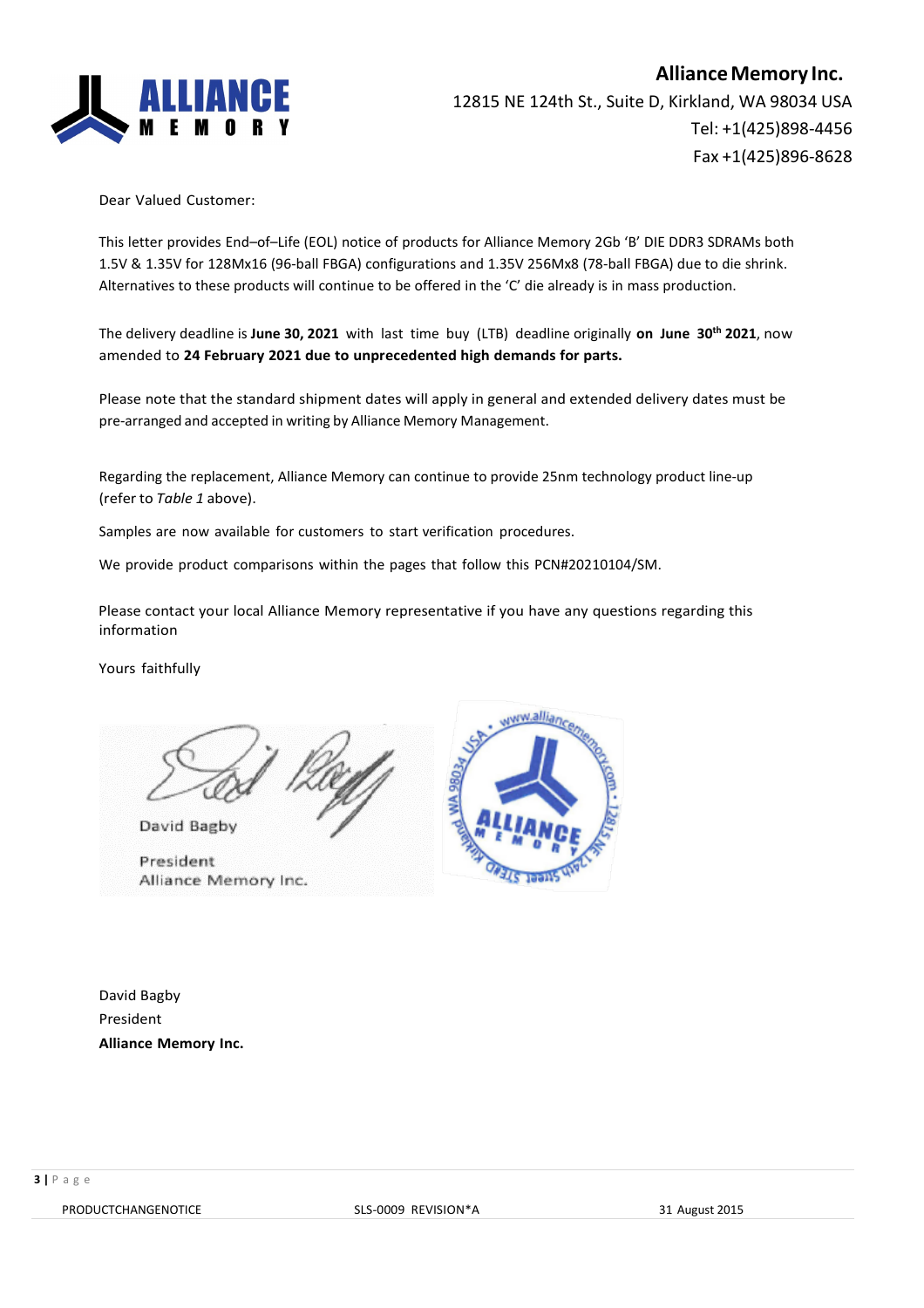

## **AS4C128M16D3B-12BCN vs AS4C128M16D3C-93BCN Comparison**

| Part Number & result<br>Parameter | AS4C128M16D3B-12BCN/TR                                         | AS4C128M16D3C-93BCN/TR                    | <b>Comments</b> |
|-----------------------------------|----------------------------------------------------------------|-------------------------------------------|-----------------|
| <b>Product Description</b>        | <b>DDR3 SDRAM</b>                                              |                                           | Same            |
| <b>Process Technology</b>         | 30nm<br>25nm                                                   |                                           | rev.C Better    |
|                                   |                                                                |                                           |                 |
| Capacity                          | 2Gb (128M x 16)                                                |                                           | Same<br>Same    |
| <b>Memory Org.</b>                |                                                                | 16M words, x16 bits, x8 banks             |                 |
| <b>Operating Power Supply</b>     |                                                                | $V_{DD}$ & $V_{DDQ}$ = 1.5V (+/-0.075V)   |                 |
| <b>Operating Temperature</b>      | Commercial (Tc = 0°C to 95°C)<br>Commercial (Tc = 0°C to 95°C) |                                           | Same            |
| <b>Clock Frequency</b>            | 800MHz                                                         | 1066MHz                                   | rev.C better    |
| Data Rate (MT/s)                  | 1600                                                           | 2133                                      | rev.C better    |
| <b>CAS Latency</b>                | 11                                                             | 14                                        | rev.C better    |
| tRCD & tRP (ns)                   | 13.75                                                          | 13.09                                     | rev.C better    |
| <b>Average Refresh Period</b>     | 7.8µs at -40°C ≤ Tc ≤ +85°C                                    | 7.8 $\mu$ s at 0°C $\leq$ Tc $\leq$ +85°C | Same            |
| I/O Capacitance                   | Comparable                                                     |                                           | Same            |
| <b>Pin Compatibility</b>          | Pin to Pin Compatible                                          |                                           | Same            |
| <b>AC/DC Characteristics</b>      | Comparable                                                     |                                           | Meet JEDEC      |
| <b>IDD Spec conditions</b>        | 0C to 95C @ 800Mhz<br>0C to 95C @1066Mhz                       |                                           |                 |
| $I_{DD0}(mA)$                     | 70                                                             | 85                                        | Comparable      |
| $I_{DD1}(mA)$                     | 80                                                             | 95                                        | Comparable      |
| $I_{DD2PO}(mA)$                   | 15                                                             | 21                                        | Comparable      |
| $I_{DD2P1}(mA)$                   | 22                                                             | 33                                        | Comparable      |
| $I_{DD2N/2Q}(mA)$                 | 35                                                             | 50                                        | Comparable      |
| $I_{DD3P}$ (mA)                   | 35                                                             | 50                                        | Comparable      |
| $I_{DD3N}(mA)$                    | 53                                                             | 63                                        | Comparable      |
| $I_{DD4R}$ (mA)                   | 155                                                            | 185                                       | Comparable      |
| $I_{DD4W}(mA)$                    | 160                                                            | 190                                       | Comparable      |
| I <sub>DD5B</sub> (mA)            | 145                                                            | 165                                       | Comparable      |
| $I_{DD6}(mA)$                     | 15                                                             | 20                                        | Comparable      |
| $I_{\text{DD6ET}}(mA)$            | 17                                                             | 25                                        | Comparable      |
| $I_{DD7}(mA)$                     | 240                                                            | 280                                       | Comparable      |
| $I_{\text{DD8}}$ (mA)             | 14                                                             | 19                                        | Comparable      |
| Package 96b FBGA                  | 8 x 13 x 1.0mm                                                 | 7.5 x 13 x 1.0mm                          | Comparable      |
|                                   | BallArray: 12 x 6.4 x 0.8mm                                    | BallArray: 12 x 6.4 x 0.8mm               |                 |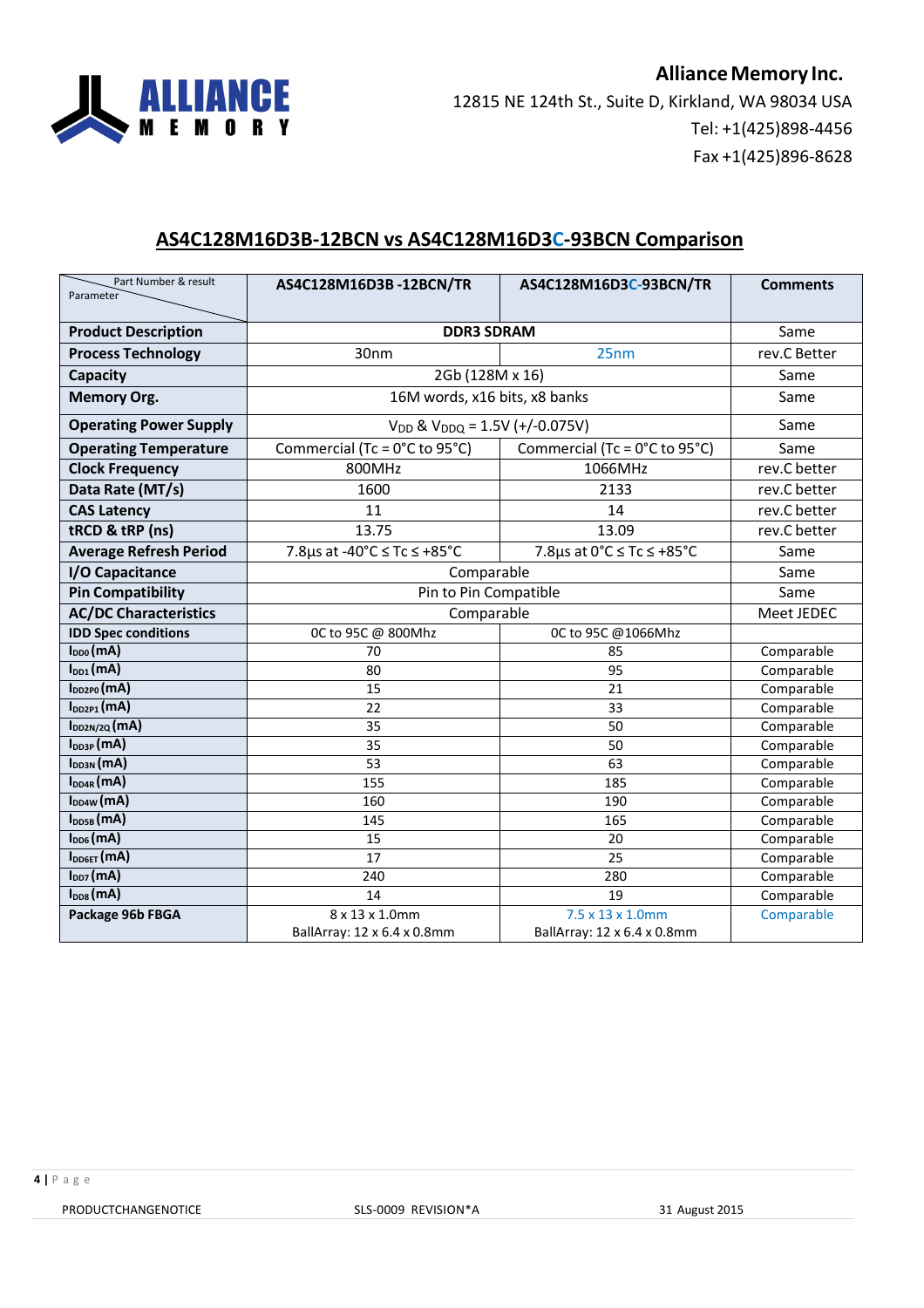

### **AS4C128M16D3LB-12BCN/BIN vs AS4C128M16D3LC-12BCN/BIN Comparison**

| Part Number & result<br>Parameter | AS4C128M16D3LB -                              | AS4C128M16D3LB-                                   | AS4C128M16D3LC-12BCN/TR         |
|-----------------------------------|-----------------------------------------------|---------------------------------------------------|---------------------------------|
|                                   | 12BCN/TR                                      | 12BIN/TR                                          | AS4C128M16D3LC-12BIN/TR         |
| <b>Product Description</b>        | <b>DDR3L SDRAM</b>                            |                                                   |                                 |
| <b>Process Technology</b>         | 30nm                                          | 38nm                                              | 25nm                            |
| <b>Capacity</b>                   |                                               | 2Gb (128M x 16)                                   |                                 |
| <b>Memory Org.</b>                |                                               | 16M words, x16 bits, x8 banks                     |                                 |
| <b>Operating Power Supply</b>     | $V_{DD}$ & $V_{DDQ} = 1.35V(1.283V$ to 1.45V) |                                                   |                                 |
| <b>DDR3 Compatibility</b>         |                                               | Backward Compatible to DDR3 SDRAM (1.5V +/-0.075) |                                 |
| <b>Operating Temperature</b>      | Commercial                                    | Industrial                                        | Commercial (Tc = 0°C to 95°C)   |
|                                   | $(Tc = 0^{\circ}C$ to 95 $^{\circ}C$ )        | (Tc = -40°C to 95°C)                              | Industrial (Tc = -40°C to 95°C) |
| <b>Clock Frequency</b>            | 800MHz                                        | 800MHz                                            | 800MHz                          |
| Data Rate (MT/s)                  | 1600                                          | 1600                                              | 1600                            |
| <b>CAS Latency</b>                | 11                                            | 11                                                | 11                              |
| tRCD & tRP (ns)                   | 13.75<br>13.75                                |                                                   | 13.75                           |
| <b>Average Refresh Period</b>     | 7.8µs at -40°C ≤ Tc ≤ +85°C                   |                                                   | 7.8µs at -40°C ≤ Tc ≤ +85°C     |
|                                   | 3.9us at +85°C ≤ TC ≤ +95°C                   | 3.9us at +85°C ≤ TC ≤ +95°C                       |                                 |
| I/O Capacitance                   | Comparable                                    |                                                   |                                 |
| <b>Pin Compatibility</b>          |                                               | Pin to Pin Compatible                             |                                 |
| <b>AC/DC Characteristics</b>      |                                               | Same                                              |                                 |
| <b>IDD Spec conditions</b>        | OC to 95C                                     | -40C to 95C                                       | -40C to 95C                     |
| $I_{DD0}(mA)$                     | 67                                            | 75                                                | 70                              |
| $I_{DD1}(mA)$                     | 76                                            | 96                                                | 80                              |
| $I_{DD2P0}(mA)$                   | 12                                            | 12                                                | 15                              |
| $I_{DD2P1}(mA)$                   | 20                                            | $\overline{12}$                                   | $\overline{22}$                 |
| $I_{DD2N/2Q}(mA)$                 | 32                                            | 45                                                | 35                              |
| $I_{DD3P}$ (mA)                   | 32                                            | 20                                                | 35                              |
| $I_{DD3N}(mA)$                    | 45                                            | $\overline{52}$                                   | $\overline{55}$                 |
| $I_{DD4R}(mA)$                    | 150                                           | 188                                               | 155                             |
| $I_{DD4W}(mA)$                    | 155                                           | 189                                               | 160                             |
| $I_{\text{DDSB}}$ (mA)            | 135                                           | 222                                               | 145                             |
| $I_{DD6}(mA)$                     | 12                                            | 15                                                | 15                              |
| $I_{\text{DD6ET}}(mA)$            | 14                                            | 19                                                | 20                              |
| $I_{DD7}(mA)$                     | 220                                           | 275                                               | 240                             |
| $I_{DD8}(mA)$                     | 13                                            | 12                                                | 14                              |
| Package 96b FBGA                  | 8 x 13 x 1.0mm                                | 9 x 13 x 1.2mm                                    | 7.5 x 13 x 1.0mm                |
|                                   | BallArray: 12 x 6.4 x 0.8mm                   | BallArray:12 x 6.4 x 0.8mm                        | BallArray: 12 x 6.4 x 0.8mm     |

PRODUCTCHANGENOTICE SLS-0009 REVISION\*A 31 August 2015